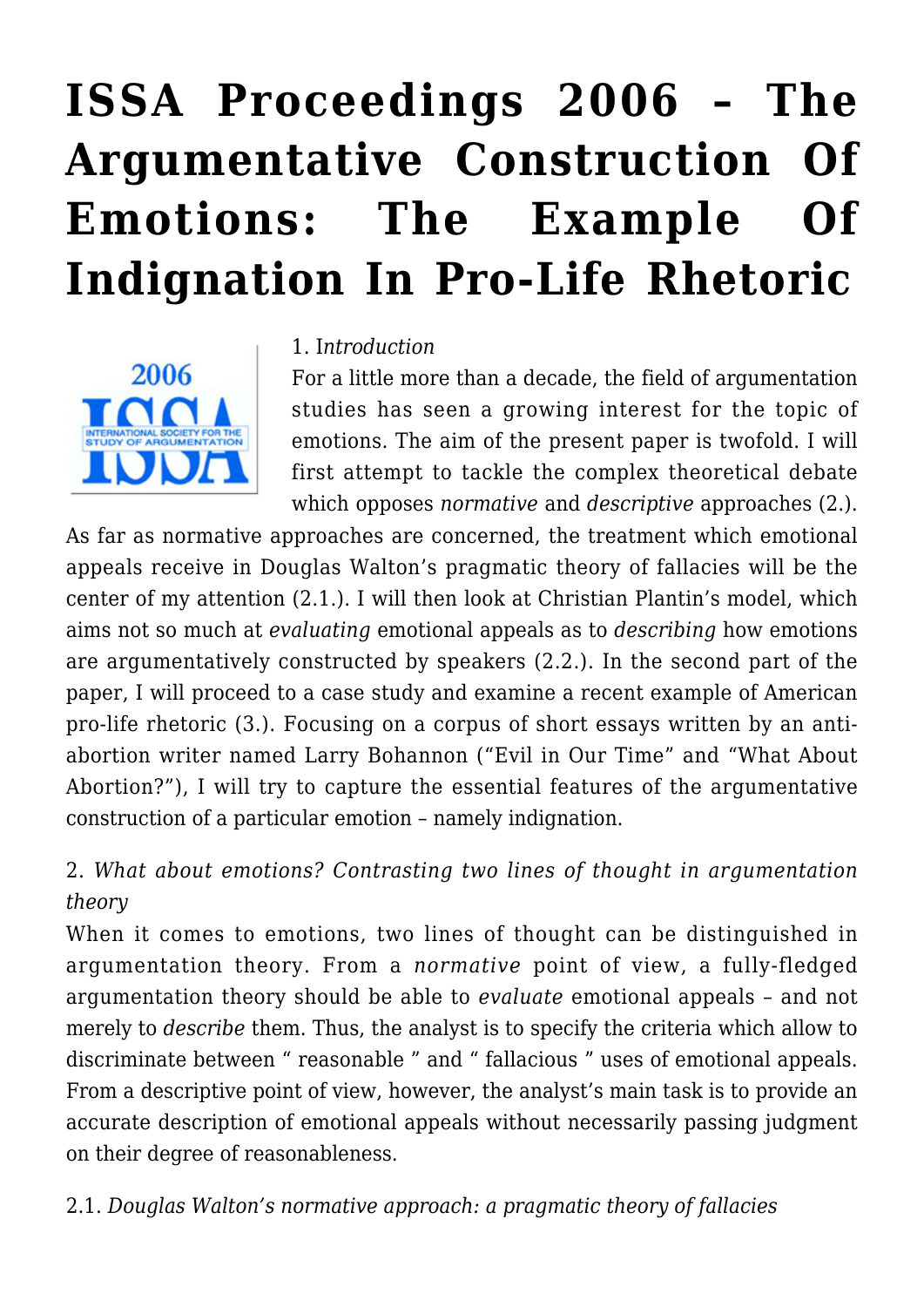I will start by taking a look at normative approaches – which, in my view, are best represented by Douglas Walton's work on emotions (1992, 1997).

This work can be considered as pioneer work, as it firmly rejects the *negative ontology* which dismisses emotional appeals on the ground that they are emotional appeals and cannot thus be anything but fallacious. Walton claims that " there is nothing wrong *per se* with appeals to emotion in argumentation, even though appeals to emotion can go wrong and be exploited in some cases " (1992, p. 257). It is important to notice that Walton does not consider emotional appeals as fallacious *a priori*: in his view, potential fallacies lie in *contextual uses* of emotional appeals, but not in their very *essence*. Far from an essentialist perspective, Walton aims to sort out the " right " uses of emotional appeals from the " wrong " ones. What is at stake, then, is not the mere linguistic description of emotional appeals, but their explicit *evaluation* in a given context of dialogue. The analyst must ultimately pass judgment and label emotional appeals as " right " or " wrong " considering the textual and contextual evidence at hand. Walton's refusal of a merely descriptive approach appears quite explicitly in the first pages of *The Place of Emotion in Argument* : " [T]his book […] is a normative analysis of the conditions under which appeals to emotion are used correctly or incorrectly in argumentation " (1992, p. 28).

This normative approach to emotional appeals is to be situated within the more general framework of Walton's theory of fallacies. Following the revised version of this theory, arguments are evaluated as " reasonable " or " fallacious " according to communicative norms rather than according to universal logical standards. Whereas Charles Hamblin (1970) laid considerable emphasis on the criterion of deductive validity and defined fallacies as arguments which seem valid but are not, Walton chooses a more *pragmatic* perspective. He claims for his part that fallacies are " technique[s] of argumentation that may in principle be reasonable, but that ha[ve] been misused in a given case in such a way that [they go] strongly against or hinde[r] the goals of dialogue " (1992, p. 18). This definition suggests that in order to pin down a fallacy, the analyst first needs to subsume the context in which speakers are interacting under a *normative model of dialogue***[i]** and then determine whether or not a given argument is in compliance with the rules set by this model of dialogue. Walton's methodology rests on the assumption that each model of dialogue involves specific goals which speakers are bound to pursue conjointly and thus claims that an argument is reasonable insofar as it makes a contribution to these goals. How does this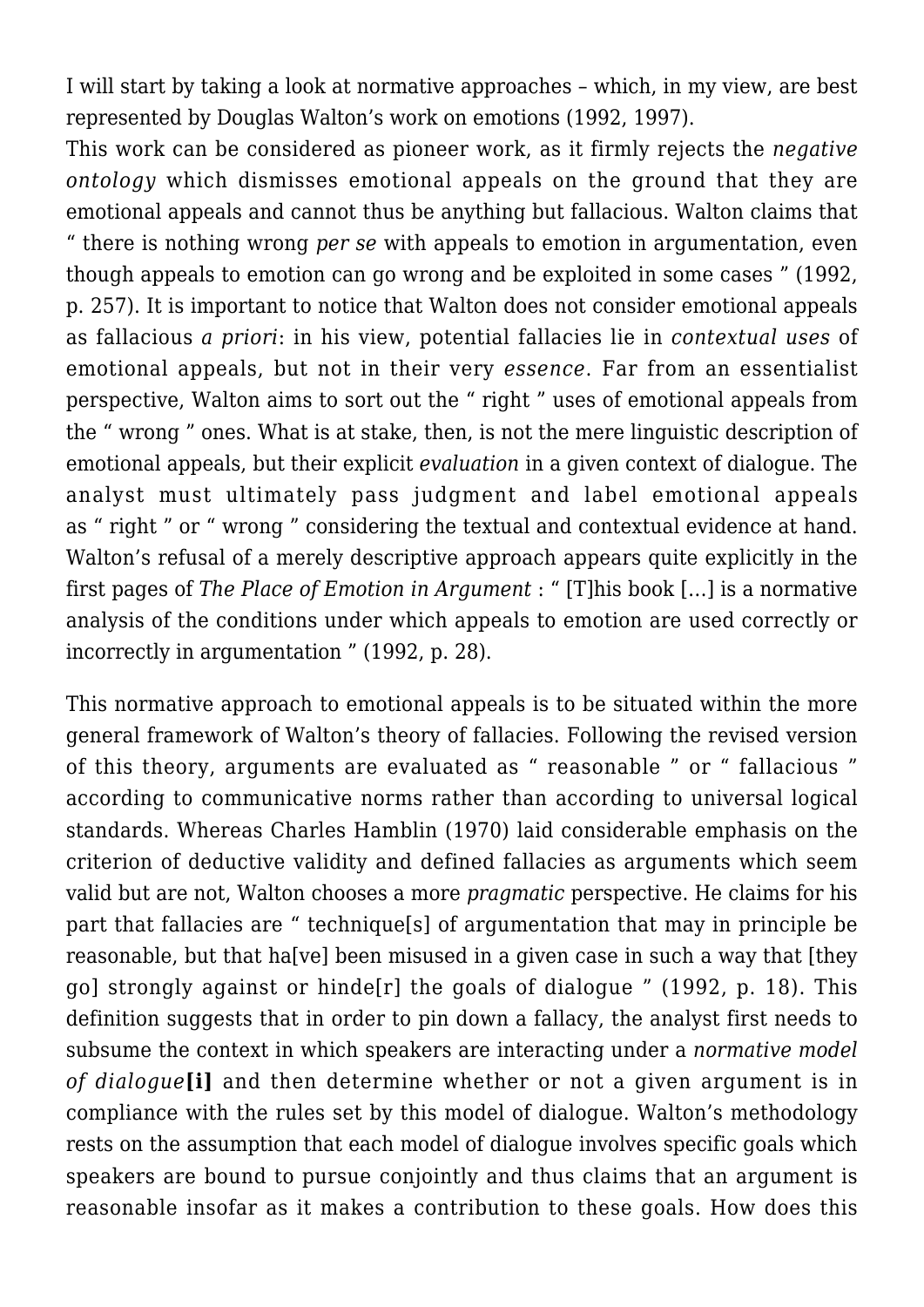pragmatic view of fallacy underpin Walton's specific work on appeals to emotion ? Walton writes: " [E]motional arguments can be used fallaciously in particular uses so that *they go contrary to the proper goals of […] dialogue that participants are supposed to be engaged in.* Contrary to the common assumption that an argument based on emotion is not a rational (reasonable) argument, such an argument can be good and reasonable insofar as "good" and "rational" argument is that which *contributes to the proper goals of dialogue* " (1992, pp. 25-27, my emphasis). The degree of reasonableness or fallaciousness of an emotional appeal depends on its fitting a particular model of dialogue and on its contribution to the latter's goals. At this point, I would like to make a general comment on normative approaches.

In my view, what these approaches primarily seek to do is to determine whether a given emotional appeal will have positive or negative effects, and this with regard to the ideal progression of the argumentative process which is normatively fixed by a model of dialogue. If emotional appeals have the effect of contributing to the goals of the model of dialogue which speakers are supposed to be engaged in, they will be considered " reasonable ". If, however, they have the effect of violating these goals, they will be considered " fallacious ". In what follows, I would like to look at an alternative way of approaching emotions in argumentative discourse, which is less *normative* than *comprehensive* – in the same sense that sociology can be comprehensive and study the meaning which social actors *themselves* confer to their actions and, in our case, to their emotions. This perspective draws on Christian Plantin's work (1999, 2004), which I will briefly discuss before engaging in the case study.

# 2.2. *Christian Plantin's model: " arguing emotions "*

The starting point for Plantin's work on emotions is an empirical observation. In interaction – whether it be public or private –, it is not at all infrequent to see speakers question the value and legitimacy of their addressee's (or someone else's) emotions. These are cases one might label as *disagreements over emotions*. More precisely, we can distinguish between three varieties of disagreement. Speakers may call into question

(i) an occurent emotion,

(ii) a long-term propensity to experience a specific type of emotion (what Jon Elster calls an emotional disposition, 1999, p. 244) and, last but not least,

(iii) an absence of emotion. Disagreements often lead to sequences in which speakers attempt to explain why they feel what they feel and, in a more normative way, why everyone should feel what they feel. Plantin claims that in such cases,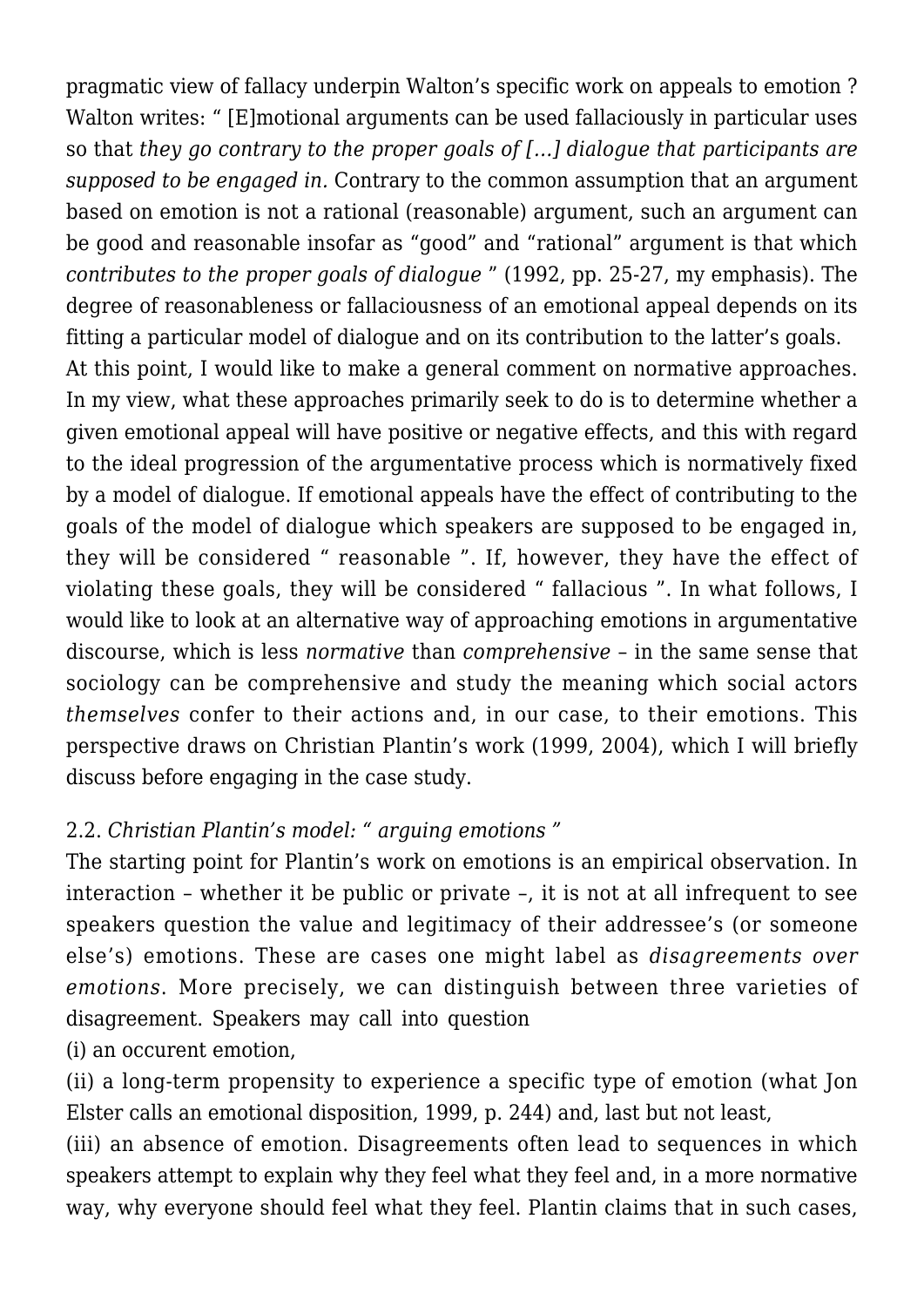speakers *argue emotions*, so to speak : they try to establish the legitimacy of certain emotions by showing that the latter are *grounded on reasons*. In other words, speakers offer *argumentative constructions of their emotions* – this, in my view, could be an interesting object of study.

Plantin's stance, which underlines the existence of disputable emotions and which considers the possibility that the latter can be " argued " by speakers, has two main advantages.

(i) It broadens the scope of the concept of argumentation. Usually, argumentative discourse is assumed to bear on specific objects and to pursue specific aims. It is thought to provide reasons for our disposition to entertain certain opinions and for our disposition to act in certain ways. Plantin's work points out that argumentative discourse may also *provide reasons for our disposition to feel – or not to feel – certain emotions.*

(ii) It provides a fruitful alternative to the normative approaches which we have examined above. As we have seen, the latter seek to determine whether an appeal to emotion is " reasonable " or " fallacious ". In this respect, they are primarily interested in the *effects* which an appeal to emotion is likely to produce, with regard to an idealized argumentative process. Plantin's approach, on the other hand, does not ponder whether an appeal to emotion will have positive or negative effects in reference to an idealized argumentative process : its central claim is that appeals to emotion themselves are argumentative and can be studied as such. What is at stake, then, is to examine *how speakers argue emotions – that is : how speakers attempt to establish the legitimacy (or the illegitimacy) of certain emotions.*

At this point, one might well ask what is meant exactly by a phrase such as "arguing an emotion" – a phrase which appears paradoxical at first. The main idea is the following : when an emotion is called into question, speakers have to verbalize the type of situation which, in their view, ensures the legitimate character of the emotion. In other words, when an emotion is not an object of consensus but one of disagreement, speakers present their opponents with a *discursive construction of a situation which ought to make the said emotion appear legitimate – or even compelling.* Here, I would say, following Plantin, that argumentation theory can benefit greatly from the development of cognitive approaches to emotions. A central claim of these approaches is that emotions cannot be reduced to sensations, for they do not only consist of a physiological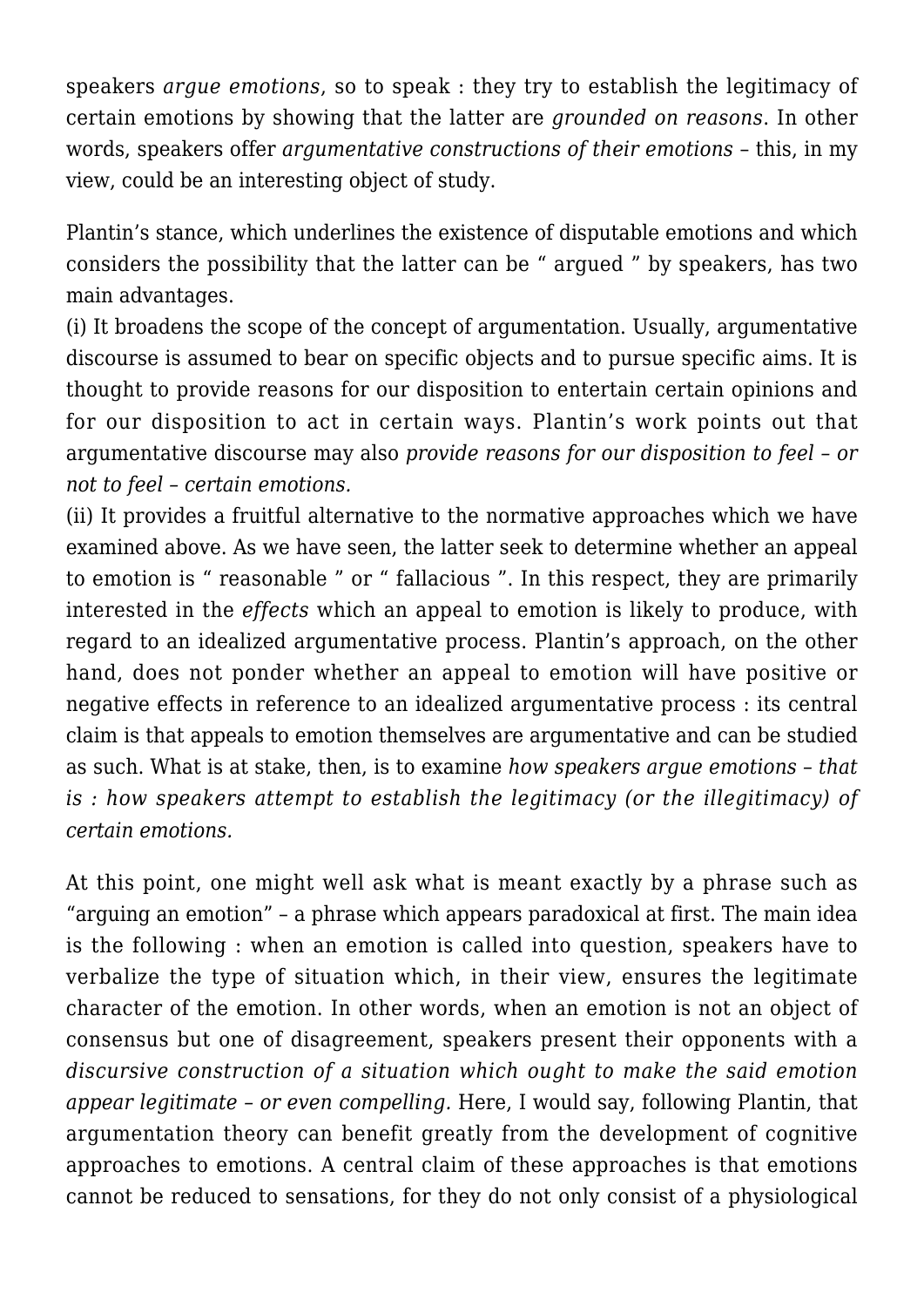arousal, but also involve the cognitive evaluation of a situation. The philosopher Jeff Coulter puts it very clearly: " Our capacity to experience certain emotions is contingent upon […] learning to *interpret and appraise matters* in terms of norms, standards, principles, and ends and goals judged desirable or undesirable, appropriate or inappropriate, reasonable or unreasonable " (Coulter 1979, p.129). This focus on the cognitive component of emotions is characteristic of what is known as *appraisal theory* (Scherer 1999, 2004).

Klaus Scherer, one of its leading figures, explains that a " central tenet of appraisal theory is the claim that emotions are elicited and differentiated on the basis of a person's subjective evaluation or appraisal of the personal significance of a situation, object, or event on a number of dimensions or criteria " (1999, p. 637). Appraisal theories are of great interest, insofar as they remind us that emotions are closely related to a process of evaluation in the course of which the individual interprets events and situations according to a set of criteria. Crucial to appraisal theory is the identification of these criteria, which Scherer calls " stimulus evaluation checks "  $(2004, p. 141)$  : the novelty of the event, its intrinsic pleasantness, the probability or uncertainty of its outcome, its agency, its being controllable or not and its compatibility with social norms– to name but a few. As Plantin's work suggests, the cognitive criteria of evaluation which psychologists study in great detail are useful from an argumentative discourse analyst's point of view. Indeed, they offer an interesting analytical framework to study the *verbal construction of events and situations, as well as its emotional orientation*. What is at stake, as Plantin adequately puts it, is to center our attention on the " linguistic counterpart " to the cognitive system of evaluation. As argumentative discourse analysts, the point is obviously not to focus on the cognitive antecedents of emotions and determine how individuals evaluate events and situations : it is to focus on *discourse itself* and to study how speakers verbally construe events and situations when they seek to legitimize an emotion.

# 3. *The construction of indignation in pro-life rhetoric : a case study*

I will now attempt to illustrate this perspective by means of a case study and examine a recent example of pro-life rhetoric. The corpus which I investigate is composed of two short essays (" What about abortion ? " and " Evil in Our Time ") written by an American anti-abortion writer named Larry Bohannon**[ii]**.

### 3.1 *Challenging the "apathetic" people*

I mentioned the fact that speakers often disagree on the value and legitimacy of a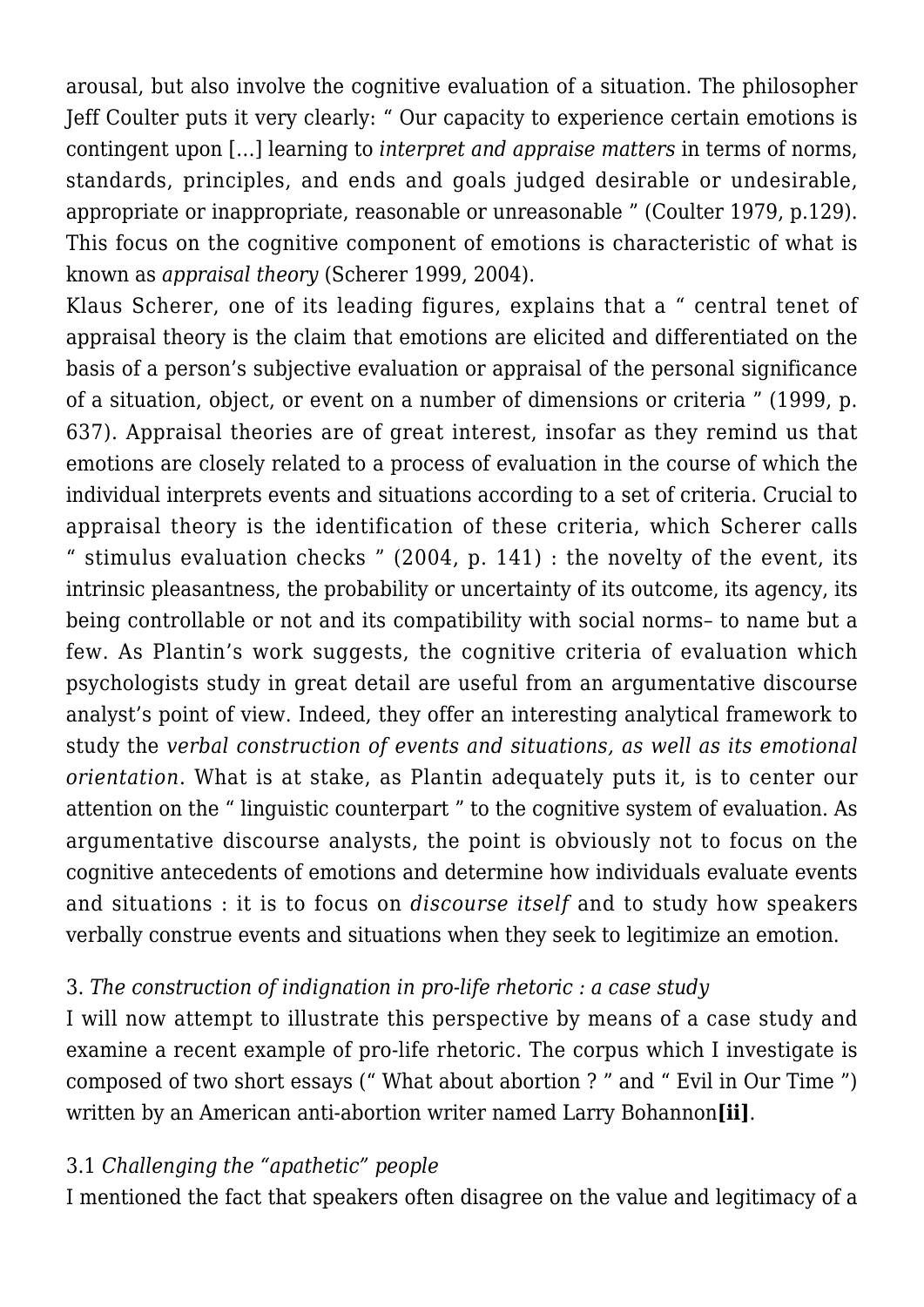particular emotion. Here, the author starts by calling into question not an emotion, but rather an *absence of emotion*. He writes :

(1) Many people have become apathetic about abortion. Since [people] have already been born, abortion is no threat to them personally. (" What about abortion ? ")

The adjective " apathetic " describes a person who is no longer able to feel any emotion on a given subject. The explanation which the author gives for this general apathy is interesting. It focuses on one of the most emotionally relevant criteria (especially in the case of emotions such as fear**[iii]**) – *whether or not an event affects the well-being of the individual* – and suggests that in the case of abortion, this criterion cannot easily be played upon. Since abortion can hardly be construed as a personal " threat " to the audience's safety, the writer has to turn to other criteria. I will examine a few of them in some detail – namely : the kind of event which abortion supposedly is (3.2.), the kind and number of people which it affects (3.3. and 3.4.), the agents which it can be ascribed to (3.5.) and the other events which it can be compared to (3.6.).

## 3.2 *Kind of event*

As I have argued earlier, the aim of a descriptive approach is mainly to describe how speakers verbally construe events when they seek to trigger – or even to legitimize – an emotion. In the present case, we might ask : how exactly is abortion depicted in pro-life rhetoric ? What light do pro-life rhetors try to shed on it ? Let us start with the following example :

(2) Abortion is an intentional violent act that kills an unborn baby. (" What about abortion ? ")

This sentence – or rather this definition – contains everything in a nutshell, as it were – that is : it exemplifies the criteria of evaluation which the author is going to rely on in his construction of indignation. The noun " act " and, most of all, the adjective " intentional " show abortion not just as something that merely happens, but as an *action for which responsibility can be ascribed to one or several agents* – I will return to this important issue when I discuss the agency criterion. Let us look at the expression " to kill an unborn baby " and its emotional effects. By the sole use of the verb " kill " (i.e. *to make sth/sb die*), the author seeks to heighten the fact that abortion is a matter of life and death : a living creature ceases to exist. Moreover, this living creature is designated by means of a noun (" baby ") which tends to emphasize its human dimension – I will also return to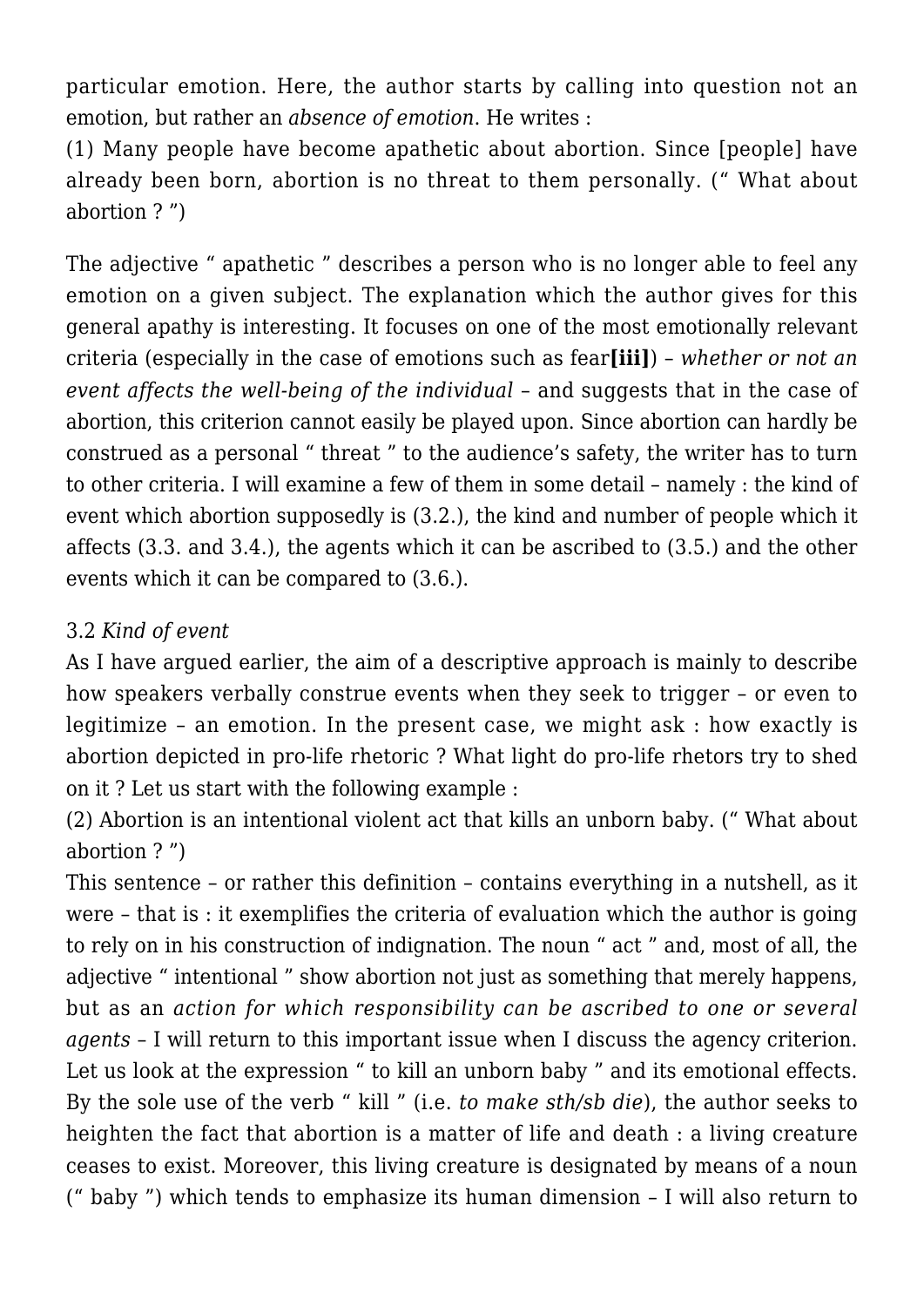this issue in a moment. For now, contrast this expression with another expression which is used – not by pro-lifers, obviously, but by pro-choice advocates – in order to refer to abortion : " To terminate a pregnancy ". The verb " terminate " refers to an action which involves the ceasing of something, but unlike the verb " to kill ", it does not specify that it is *life* which ceases in the process. " Pregnancy ", as far as it is concerned, refers to a physiological state –the state of being pregnant. The word allows to avoid a direct reference to the *being* which develops in the woman's uterus. Thus, the expression " to terminate a pregnancy " conveys the impression that it is a *physiological state* which is acted upon (" terminated "), and not a living creature. Of course, we know that acting on *this* physiological state inevitably affects a living creature. Yet those two expressions – " to kill an unborn baby ", on the one hand, and " to terminate a pregnancy ", on the other – do not shed the same light on abortion : one of them prepares for the construction of indignation.

### 3.3 *Kind of people affected*

Let us now examine the expressions which the author uses in order to refer to the *kind of people affected* by abortion– or rather the kind of *beings*, if we, as analysts, wish to remain as neutral as possible. The author mainly uses noun phrases such as " an unborn baby " (or simply " the baby ") and " our unborn children ". These expressions are crucial to the construction of indignation, as they tend to *humanize* the beings which are affected by abortion. It is safe to say that the first image that comes to mind when one hears the word " baby " or " child " is that of a *born* baby or child – and not that of an embryo or a fetus. The author also relies on the main cultural connotations which are suggested by the use of these lexical units: " babies " and " children " are *innocent* (they can do no wrong) and *weak*, thus needing our protection. These connotations sometimes appear quite explicitly in the text : the author claims that abortion affects the " weakest and most defenseless among us ". One will notice the prepositional phrase " among us " and the use of the deictic " us ", which suggest that the " baby ", however " unborn ", *already* belongs to the same community as the speaker and his addressees.

In his designation of the beings which are affected by abortion, the author follows two principles which, according to Friedrich Ungerer (1997, p. 314), are crucial to the process of " emotional inferencing ": the principle of *proximity* (" Focus on what is close to the reader ") and the so-called *homocentric principle* (" Focus on what is life-endangering […] for human beings "). The fist principle is best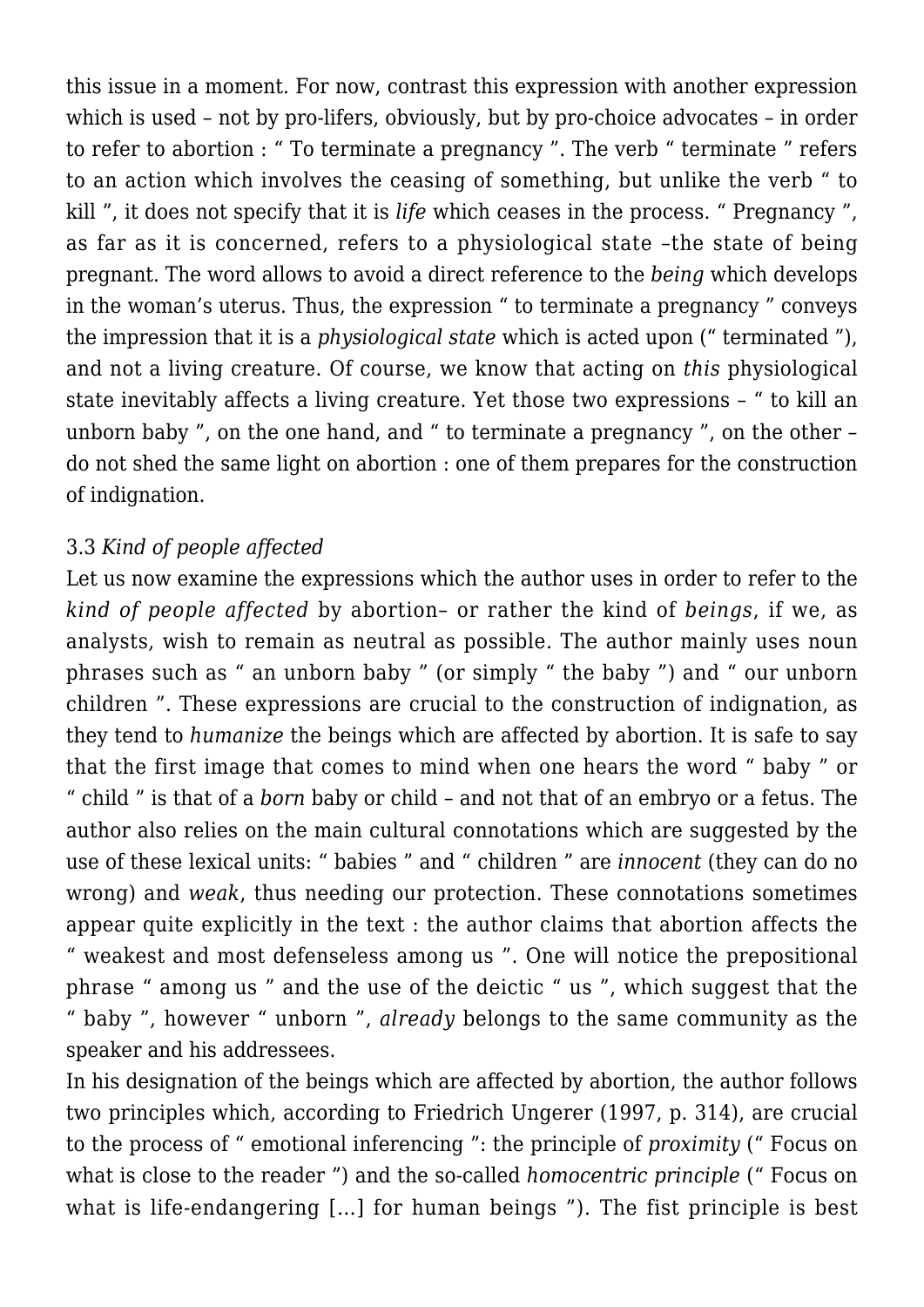illustrated by the use of deictics and, more specifically, by the use of first-person possessive determiner (" *our* unborn children "), whereas the second principle is best illustrated by the use of nouns such as " baby " and " children ".

# 3.4 *Number of people affected*

In his study on " Emotional language in news stories ", Ungerer also notes that " as far as *number* is concerned, the emotional impact of human death and calamity seems to get stronger as the number of people involved increases " (1997, p. 315). This comment seems to apply to the pro-life construction of indignation. The author repeatedly points to the number of abortions which have been carried out in the United States and thus to the number of beings affected by them. What is striking is that the bare use of numbers does not seem to have enough emotional power. Quite systematically, the author has to put it into perspective and back it up with thought experiments. Let us look at the following example :

(3) Since [1973], some 40 million abortions have been committed in this nation. This is almost a third of the number of live babies born during the same time. If you go to a high school graduation ceremony this year, consider that one third of the class is missing. (" Evil in Our Time ")

The problem, as far as the construction of emotions such as pity and indignation is concerned, is that beings which grow in a woman's uterus may suffer from what one could label as a *deficit of reality*. Since they have not been born and since their existence has not yet fully received what the French sociologist Luc Boltanski (2004) calls a *confirmation* (through the official giving of a name, for instance), they may appear less real than other beings and thus less able to qualify as victims in a rhetorical enterprise. In this case, saying that they are " 40 million " won't help much. In this respect, the thought experiment seeks to enhance the emotional effect produced by this number. The mention of a " class " at a " high school graduation ceremony " calls up images of young adults – that is : beings who not only have been born, but have developed a social identity –: it strives to make up for the potential lack of *reality* of the beings which have not lived beyond their mother's womb by focusing the audience's attention on what they *could have been*.

# 3.5 *Agents*

When they verbally construe an event in order to legitimize an emotion, speakers often investigate the *causes* of this event. More precisely, they try to identify one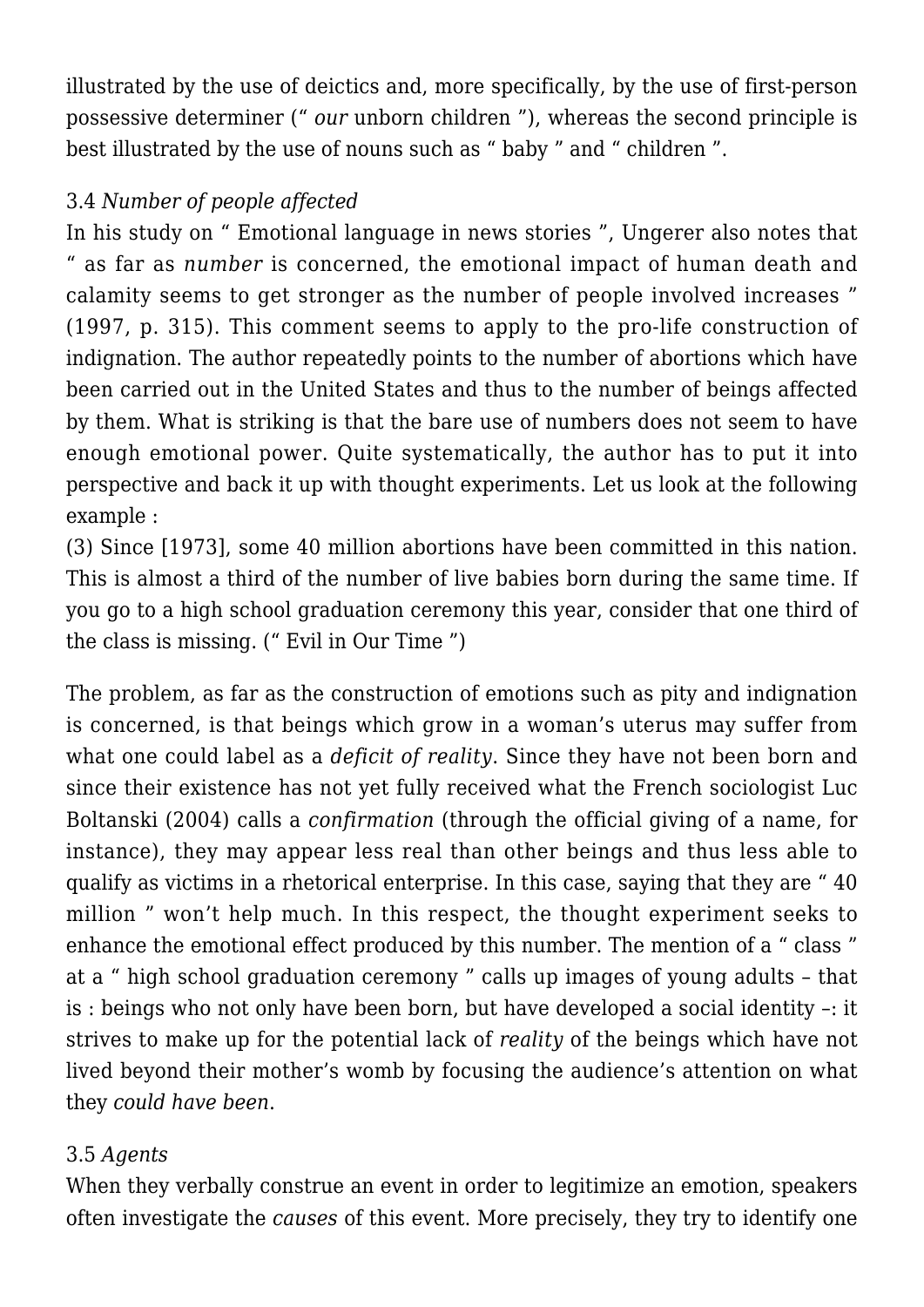(or several) agent(s) who could be held responsible for the happening of this event. Psychologists speak of an appraisal criterion of " agency " (Scherer 2004, p. 141). This criterion appears to be essential in the case of indignation. According to Ortony, Clore and Collins, this emotion belongs to the class of *agentbased* (or *attribution-of-responsibility*) emotions, which they define as follows : " [T]here are […] important qualitative differences among emotions that depend on *how* we believe salient events to have come about. […] The situations in which people find themselves or in which they find others are frequently viewed as *resulting from actions of one sort or another.* Responsibility for these actions is *often attributed to an agent.* Thus, the Agent-based emotions are Attribution-ofresponsibility or, simply, the Attribution emotions " (Ortony, Clore et Collins 1987, p.134, my emphasis). From an argumentative discourse analyst point of view, one can say that the construction of indignation not only requires the speaker to depict the ordeals experienced by individuals, but also to ascribe the responsibility for these ordeals to other individuals. I will take a close look at the linguistic expressions which categorize individuals as agents and I will examine which *motives* and which *kind* of *responsibility* the author ascribes to them.

The first group of agents consists of individuals who physically perform the very act of abortion. Note that these individuals are never referred to by means of expressions which would point to their medical qualifications or to their belonging to a health institution (e.g. " doctors ", " physicians ") and would thus give them some respectability. In the text, they appear as " abortionists " – a word which usually denotes a person who *illegally* performs an abortion. This choice of words gives the impression that all abortions are illegal. Let us examine the following example, in which the author ponders on the motives which could account for the " abortionists' " actions:

(4) What motivates an abortionist ? What must they think as they slash and tear a baby apart or plunge a knife into its neck ? Somehow, abortionists have become callused to the reality of their actions. (" What about abortion? ")

What is striking is that the two questions are left unanswered. The author fails to find proper motives for the " abortionist's" behavior. The idea is that the action performed is so horrendous that it cannot be accounted for. In the absence of motives, the only explanation lies in the " abortionist's " lack of sensitivity to the suffering of others and even to his lack of awareness of what is *really* happening – as shown by the expression " callused to the reality of their actions ".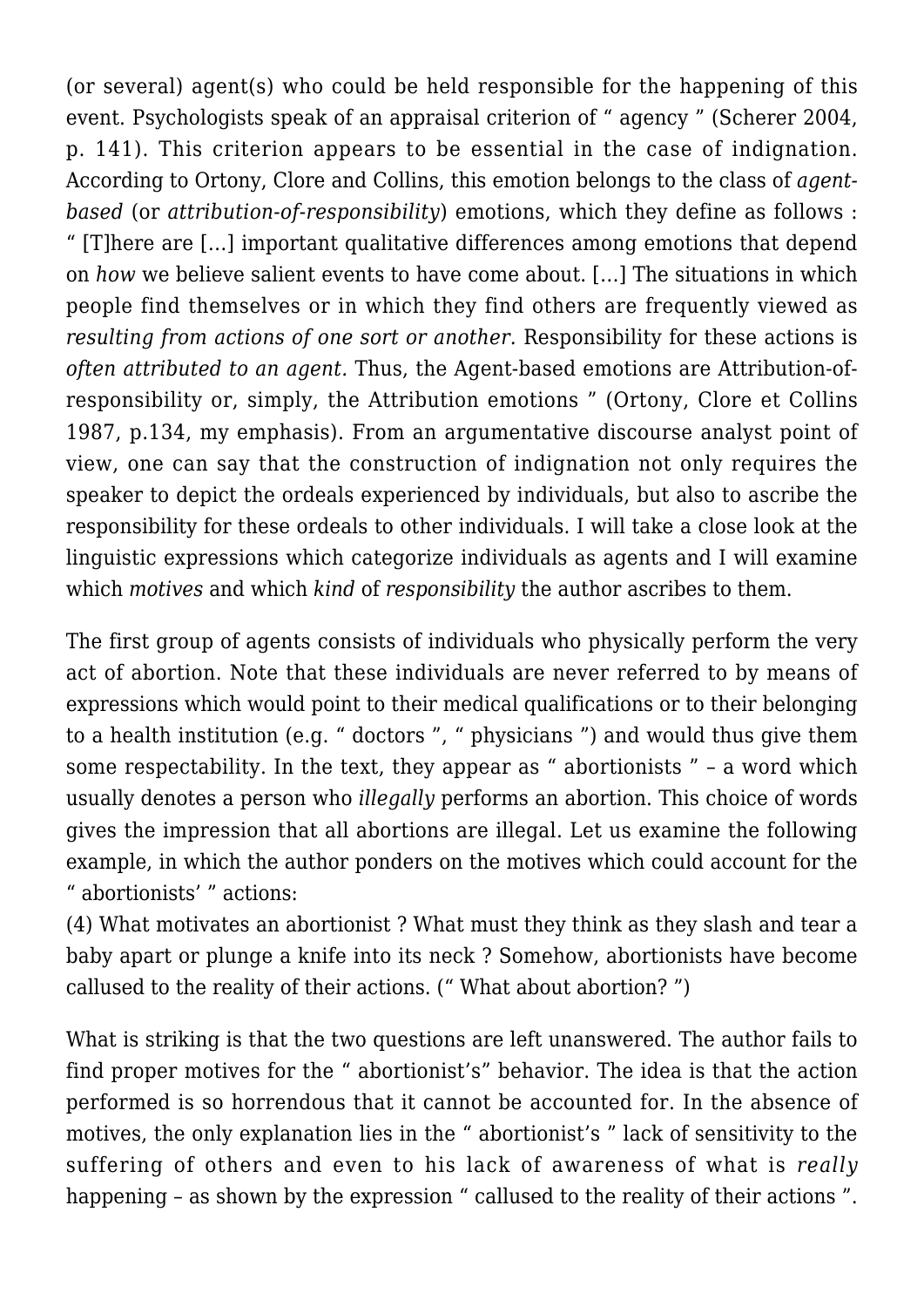This rhetorical move is not without danger: the depiction of " abortionists " as unaware of the reality of their actions could lead to consider them as irresponsible – e.g. not accountable for their actions. This explains why the author has to come up with *conscious* motives in order to show that the " abortionist " is indeed the agent of his action and can thus be blamed for it. This shows in the following example, where the author discusses " partial-birth abortion ":

(5) Anyone can see that [partial-birth abortion] is only a very cynical attempt by the abortionist to kill the baby, collect his fee and not be charged with murder. ("Evil in Our Time")

Here, the text not only offers a moral – or even legal – qualification of the action (it is a " murder "), but also ascribes a reprehensible *motive* (greed) to the agent, not to mention a longing for impunity. This sentence encapsulates all the ingredients for indignation.

The second group of agents consists of individuals who do not physically perform the act of abortion, but ideologically support it. They are generally referred to as " pro-abortion activists ", but the author often focuses on a sub-category: " the Feminists ". As it was the case earlier, the author investigates their *motives.* His strategy is to question the sincerity of the beliefs and values which these agents profess:

(6) The pro-abortion activists always claim that they are protecting the lives of women by maintaining abortion rights. You can rest assured that their efforts have nothing to do with protecting the lives of women. It has everything to do with maintaining their political power. (" Evil in Our Time ")

Here, the writer suggests that there is a disjunction between the motives which the agents publicly advocate and the motives which secretly drives them – in other words : there is a disjunction between these agents' *overt* and *covert* motives. The overt motive appears noble on the surface – " protecting the lives of women " –, but it is undermined by the shameful and self-centered covert motive – " maintaining [one's] political power ". The same accusation goes to the Feminists, whose belief in a fundamental " struggle " between men and women is subordinated to their determination to " increase their political power ". It should be underlined, at this point, that the writer does not systematically question the sincerity of the agents' beliefs : he concedes that there are indeed " true believers " on the pro-choice side.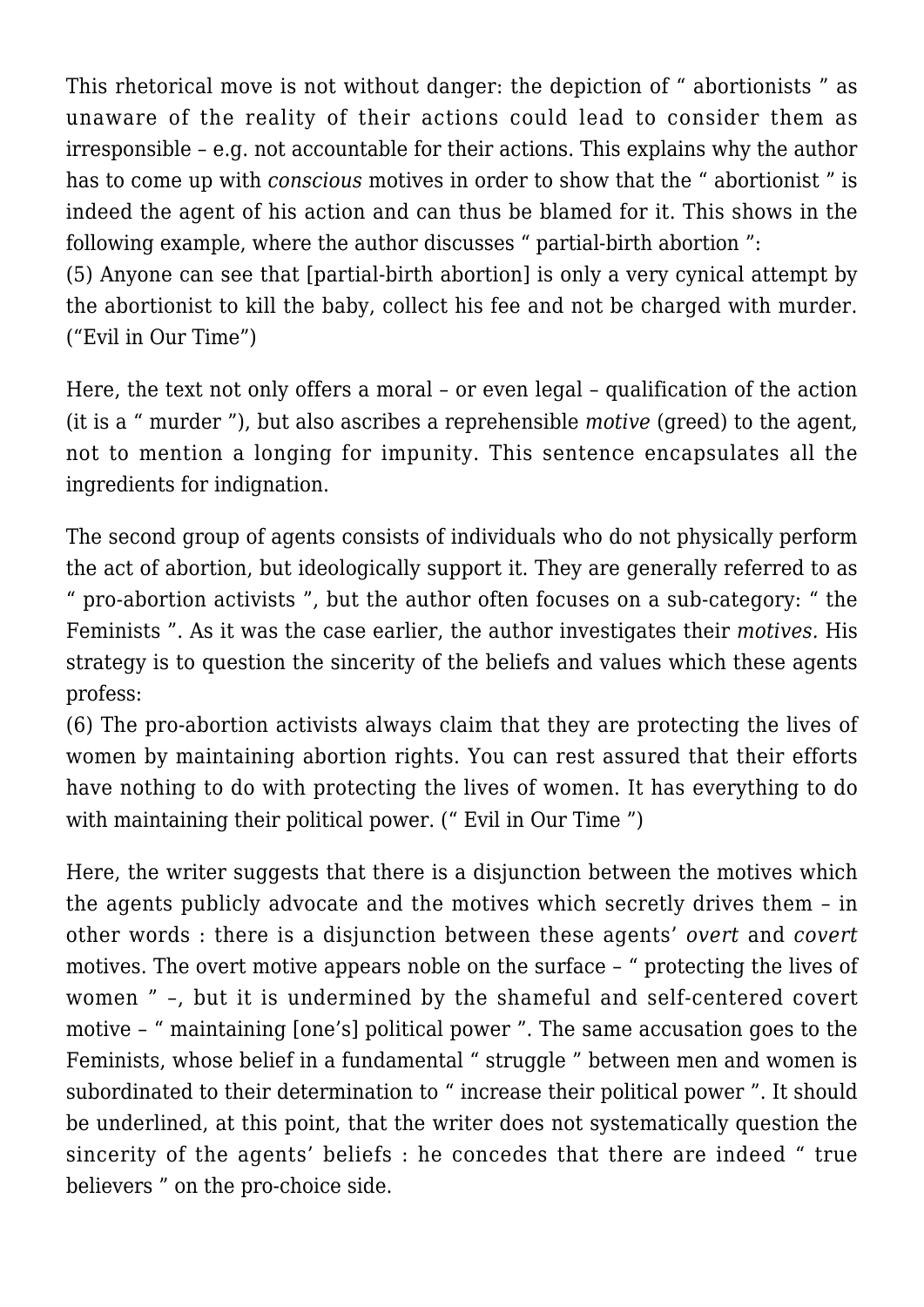The third and last group of agents consists of individuals who support abortion not because they adhere to an ideology which transcends their personal interests, but rather because abortion serves these personal interests. The author refers to this group of agents as the " convenience crowd ":

(7) [Many men] want the freedom to have irresponsible sex and abort any " mistakes ". They want to escape the paying of child support by destroying the evidence. Tragically, there are probably many parents in this group. They want to be able to abort any " mistakes" made by their teenage girls. (" Evil in Our Time ")

Abortion allows these agents not to take responsibility for their actions. It should be noticed that the author centers his attention on " men " and " parents ", but does not explicitly integrate women into this " convenience crowd ". " Men " and " parents " are accused of pushing towards abortion solely because it is more convenient for them – it allows the former to enjoy their sexuality with no regard for the consequences and the latter to preserve their family's good reputation. Women, on the other hand, are in this rhetoric never presented as *agents*, but rather as the very *victims* of the agents who compose this " convenience crowd ": (8) Millions of young and frightened mothers have been pressurized to choose abortion to help man escape responsibility and embarrassment ". (" What about abortion ? ")

This refusal to depict women as autonomous beings who could deliberately have recourse to abortion is significant. It shows, in my view, that pro-life rhetoric relies on a stereotypical image of woman according to which it is in her very *essence* to become a mother. If, in certain circumstances, women are not willing to become mothers, it can only be due to external " pressures " (pressures exerted by others), but certainly not to the exercise of their own free will.

To sum up, we can say that this example of pro-life rhetoric points to three different groups of agents :

(i) individuals who are physically responsible for the very act of abortion and who are led by greed,

(ii) individuals who support abortion in the name of an ideal (for example : a feminist ideal) – even if the author casts a doubt on the sincerity of this ideal and hints at a possible disjunction between the agents' overt and covert motives – and, eventually,

(iii) individuals who encourage abortion solely because it serves their personal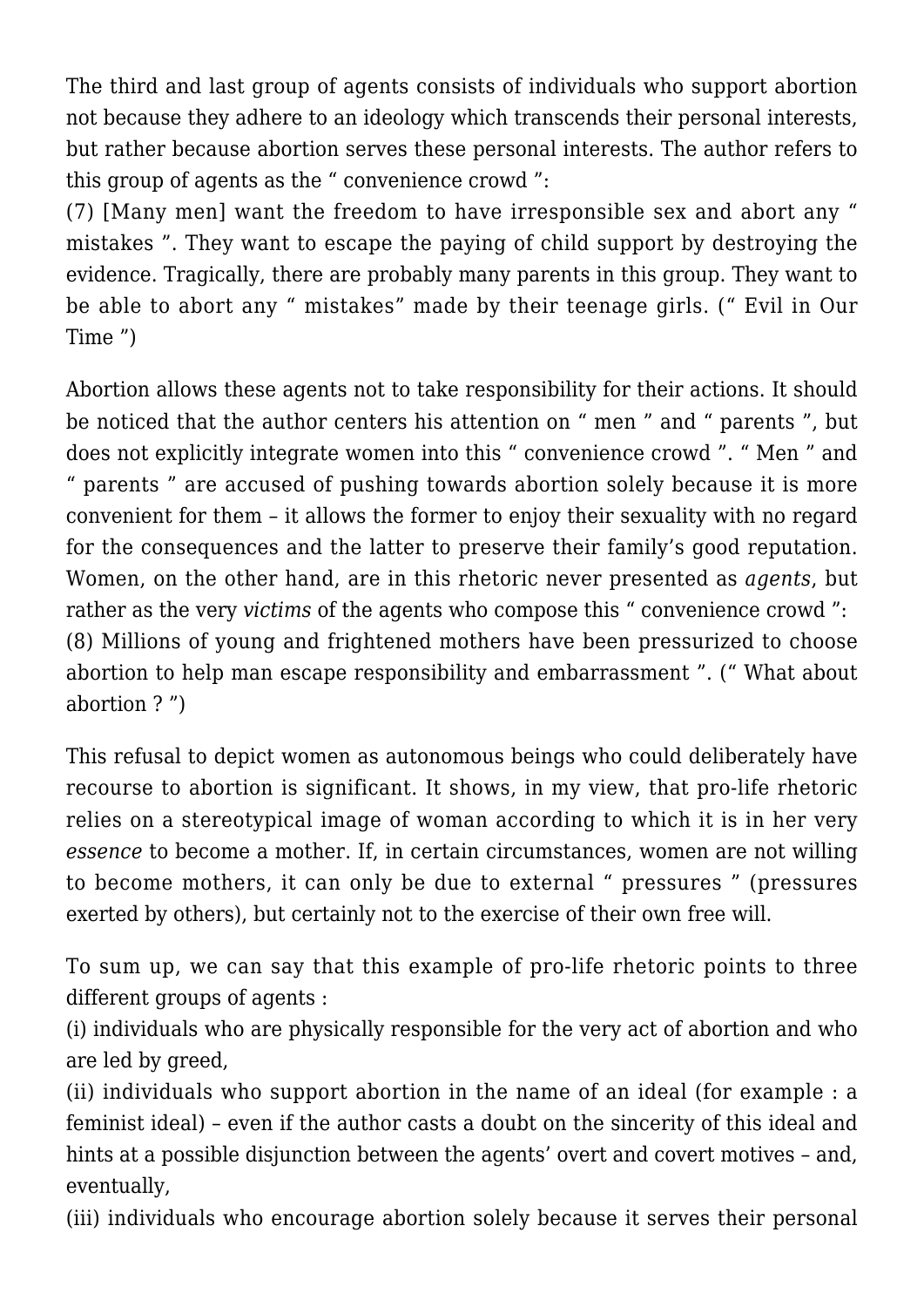#### interests.

### 3.6 *Analogies*

When " arguing " an emotion and verbally construing a situation, speakers will often point out the latter's similarities with other situations which are assumed to be emotionally relevant within a particular culture. As Plantin has it, an " event provokes emotions if it can be linked with domains that are socially or personally connected with emotions " (2004, p. 271). In what follows, I will examine the role and functioning of analogies in our sample of pro-life rhetoric. I will concentrate on the following example, which draws a parallel between abortion and both the Nazi genocide and the slave trade :

(9) It is ironic that the same people who support abortion today criticize the ideologies that supported other great evils in the past such as the German holocaust or slavery. They cannot see the similarities between their own ideology and those they criticize. For example, the supporters of slavery during the 1800's widely argued that slavery was good for slaves. They said it was better to be a Christian slave and go to heaven than to be a heathen in Africa. Today, abortion supporters say that is it better for babies to be aborted than to grow up in a home where they are unwanted. [...] Just because an unborn baby is unwanted today does not mean that it is destined to be unwanted for the rest of his life. The supporters of the final solution in Hitler's Germany made similar arguments when they advocated exterminating the mentally ill and others. (" Evil in Our Time ")

According to Perelman and Olbrechts-Tyteca (1971, p. 372), analogy is better described as a *resemblance of relationships* than as *a relationship of resemblance.* Indeed, an analogy does not usually confine itself to suggesting that two elements are alike (*A resembles B*). It comprises *four* elements and claims that *the relationship between A and B resembles the relationship between C and D* (*A is to B as C is to D*). A and B are usually referred to as the *theme* of the analogy and C and D as its *phoros*. The phoros (the relationship between C and D) is an object of consensus and the point of the analogy is, ideally, to *transfer this consensus from the phoros to the theme* (Perelman and Olbrechts-Tyteca, 1971, p. 382). In the present case, the idea is that abortion supporters are to " babies " what " supporters of the final solution " were to " the mentally ill and others " or what " the supporters of slavery " were to " slaves ".

At this point, one may ask what exactly is the relationship which is supposed to be similar in the case of A and B, on the one hand, and in the case of C and D, on the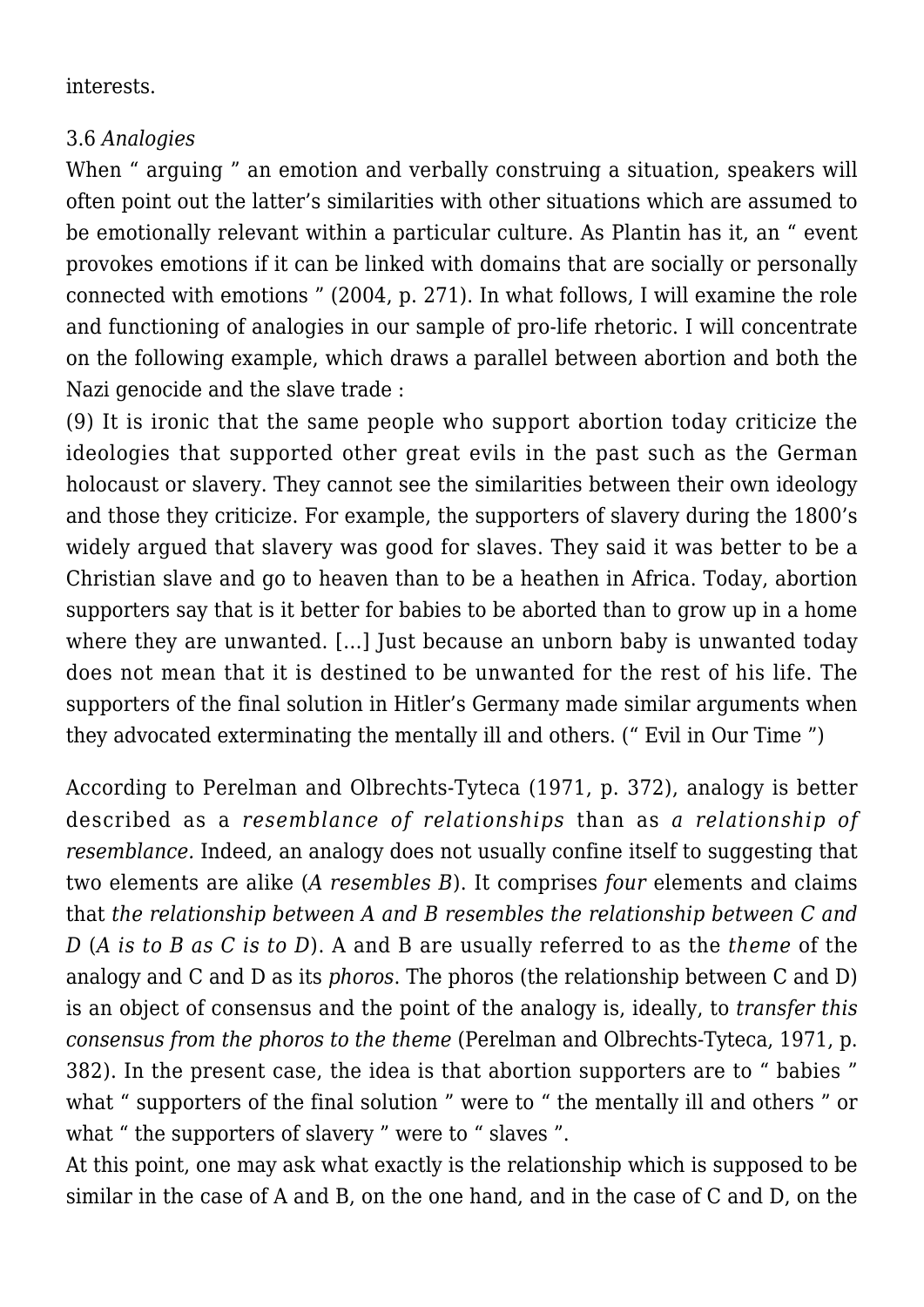other. One notices that it remains largely unexplained or, at least, unspecific. What allows the author to put abortion, slave trade and the Nazi genocide in the same basket, as it were, is the general idea that someone does something cruel to someone else while claiming that it is for their own good. The author's strategy is not to go into detail and actually demonstrate that the three relationships are similar to a high degree: he does obviously not mention the numerous differences between the three cases. The effect which the use of analogy seeks to create is rather a *transfer of emotional consensus*. The text brings up two domains where an emotion like indignation is culturally stabilized: the role of the analogy is to transfer the obviousness of this emotion to the domain of abortion.

### 4. *Conclusion*

In this paper, I have tried to outline the main issues of the debate which, within the field of argumentation theory, sees an opposition between *normative* and *descriptive* approaches to emotions. I have argued that normative approaches, such as Douglas Walton's pragmatic theory of fallacies, are primarily interested in the *effects* which emotional appeals are likely to produce, with *regard to an idealized argumentative process*. If emotional appeals have the effect of contributing to the goals of the model of dialogue which speakers are supposed to be engaged in, they will be considered " reasonable ". If, however, they have the effect of violating these goals, they will be considered " fallacious ". Drawing on Christian Plantin's work, I have pleaded for a more comprehensive stance which, starting with the observation that speakers often disagree on the legitimacy of certain emotions, is mainly interested in their attempts to show that some emotions are grounded on reasons and that some are not. This involves a systematic description of the *verbal construction of events and situations* which speakers elaborate. The analysis of the sample of pro-life rhetoric was conducted in such a perspective. My intention was to examine what light pro-life rhetors shed on abortion when they try to stir the " apathetic " people and legitimize a feeling of indignation. This was done through a careful study of the linguistic expressions which indicate what kind of event abortion is thought to be, what kind of beings it is thought to affect, what kind of agents it is thought to be imputable to and, eventually, what other events it is thought to be similar with.

# NOTES

**[i]** Walton defines six main models of dialogue : the critical discussion, the inquiry, the negotiation, the deliberation, the quarrel and the information-seeking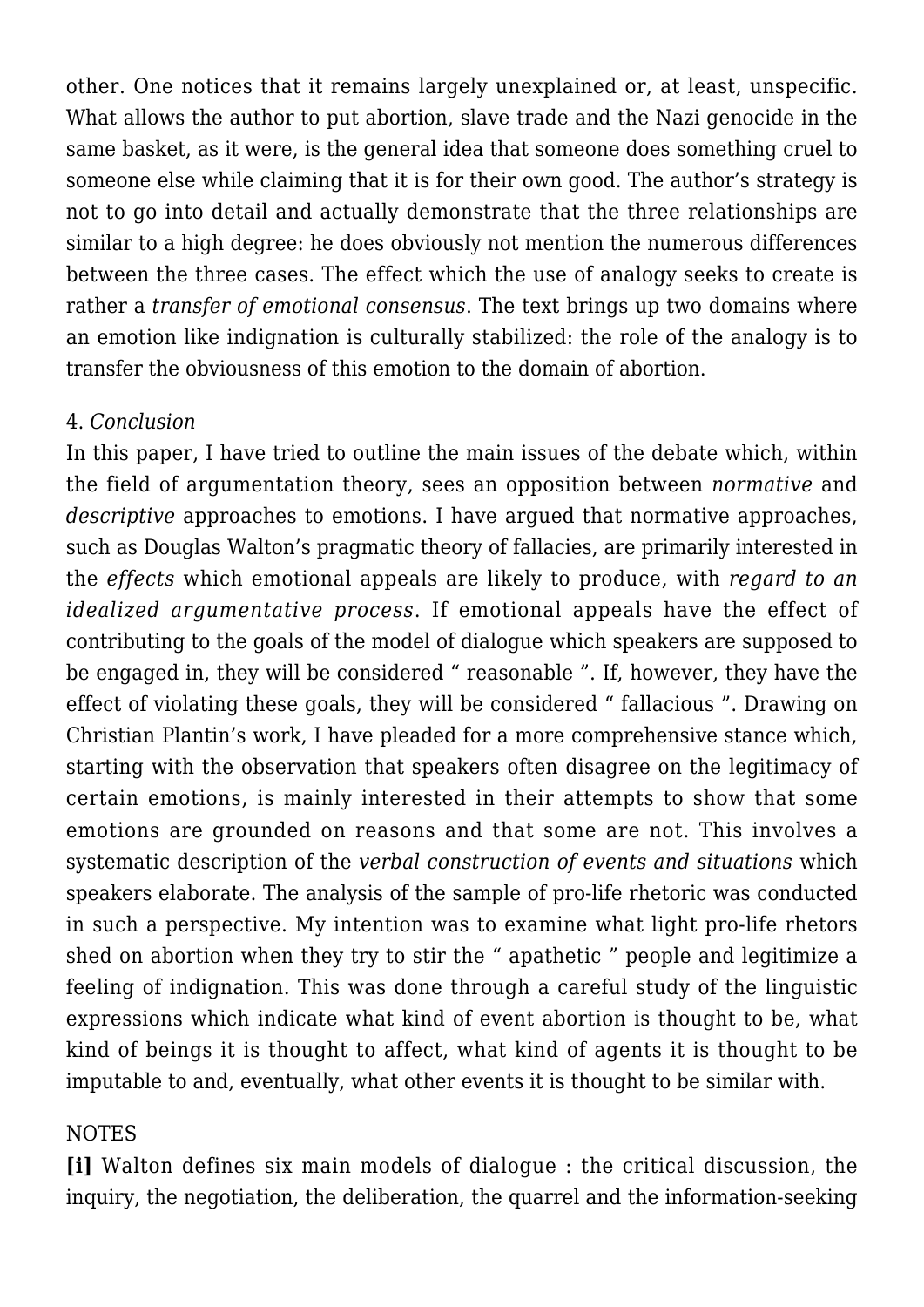dialogue (see 1997, pp. 163-164).

**[ii]** The two essays appear on a website (http://www.abortionessay.org) which hosts pro-life writers and contains numerous essays opposing the practice of abortion. The choice of this corpus calls for an important remark. At the present stage, I have no claim to representativtiy – that is: I cannot say whether or not the argumentative strategies which I examine in these essays are representative of pro-life rhetoric on a more global scale. This is an exploratory research which I hope to be able to pursue in the future.

**[iii]** In their classification of emotions, which is based on how individuals appraise events, Ortony, Clore and Collins argue that fear is essentially a reaction to the anticipated consequences of an event – and more precisely to the consequences of this event for the self (1987, p. 19).

REFERENCES

Besnier, N. (1990). Language and Affect. *Annual review of Anthropology*, 19, 419-451.

Boltanski, L. (2004). *La condition fœtale*. Paris: PUF.

Caffi, C. and R. Janney (1994). Towards a Pragmatics of Emotive Communication. *Journal of Pragmatics*, 22, 325-373.

Condit, C. M. (1990). *Decoding Abortion Rhetoric.* Urbana and Chicago: University of Illinois Press.

Coulter, J. (1979). *The Social Construction of Mind*. London: Macmillan.

Elster, J. (1999). *Alchemies of the Mind: Rationality and the Emotions*. Cambridge: CUP.

Fiehler, R. (2002). How to do Emotions with Words: Emotionality in Conversations. In: S. Fussell (ed.), *The Verbal Communication of Emotions* (pp. 79-107). London: Lawrence Erlbaum.

Johnson-Laird, P. N. and K. Oatley (1989). The Language of Emotions: An Analysis of a Semantic Field. *Cognition and Emotion,* 3, 81-123.

Micheli, R. (2004). On Rhetorically Constructed Emotions : The Appel to Fear in President Bush's Address to the Nation. In C. Ilie (ed.), *Language, Culture, Rhetoric : Cultural and Rhetorical Perspectives on Communication* (pp. 59-72). Stockholm: ASLA.

Ortony, A., G. Clore and A. Collins (1987). *The Cognitive Structure of Emotions*. Cambridge: CUP.

Perelman, C. and L. Olbrechts-Tyteca (1971). *The New Rhetoric. A Treatise on Argumentation.* London: University of Notre Dame Press.